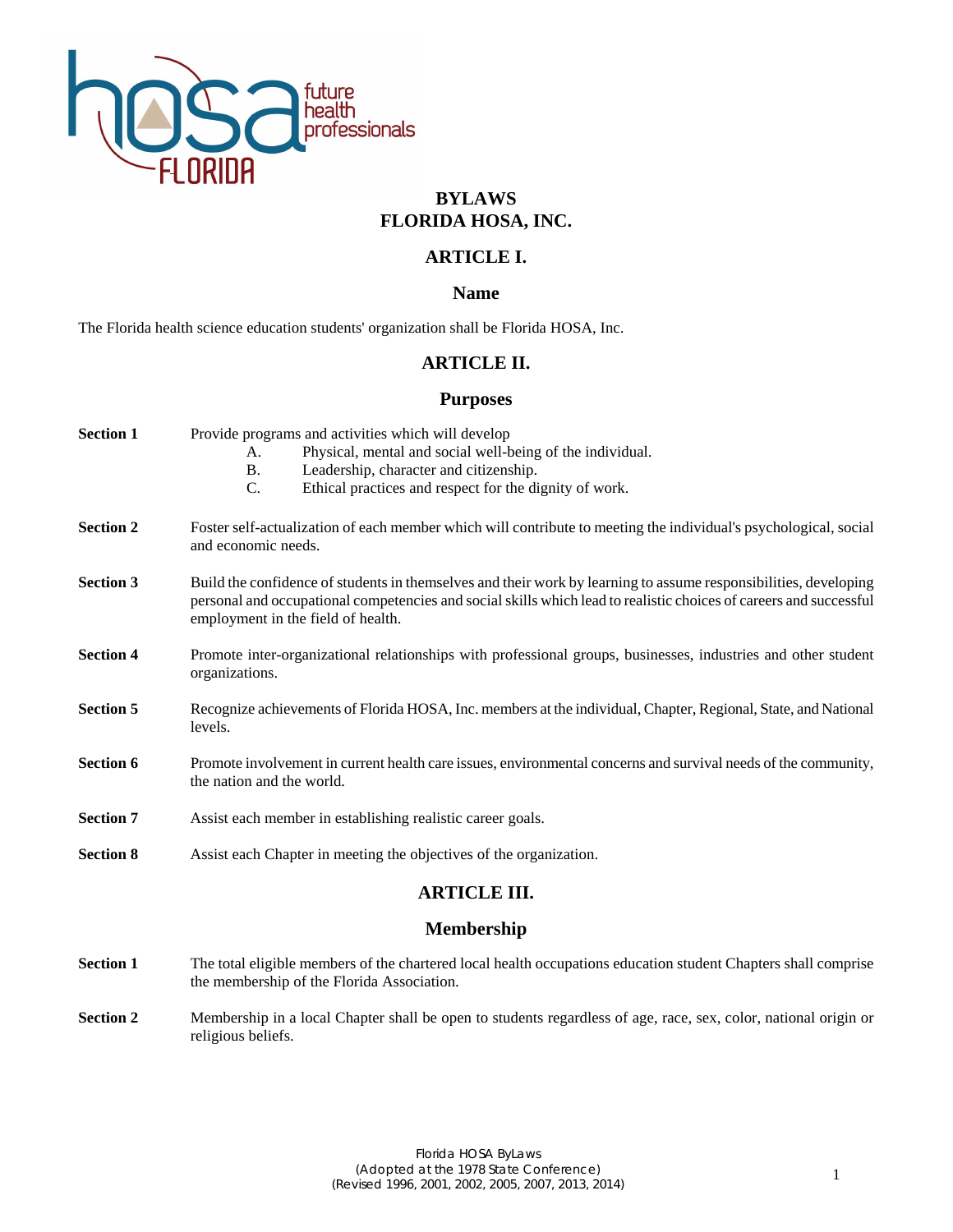#### **Section 3** Classes of membership:

- A. Active Member The Middle School Division shall be composed of middle school students in grades 6 - 8 who are enrolled in an organized health career awareness program or who are interested or planning to pursue a career in the health professions.
- B. Active Member The Secondary Division shall be composed of secondary students who are enrolled in high school and in a Health Science program or an organized career awareness program or are interested, planning to pursue, or pursuing a career in the health professions.
- C. Active Member The Postsecondary/Collegiate Division shall be composed of students who are not enrolled in high school, have received a high school diploma and/or are pursuing a GED and are majoring in a health care related field or are interested or planning to pursue a career in the health professions.
- D. Alumni Member A former Active Member who no longer meets the criteria for active membership may become an alumni member. The Alumni Member shall not be able to vote, hold elective office, or enter the competitive events. One Alumni member who is appointed to the State Board of Directors shall have a vote at Board meetings.
- E. Members-at Large shall be those persons otherwise qualified for membership where active HOSA chapters are not yet established. Members-at-large shall affiliate directly with Florida HOSA, or by geographic region as determined by the Florida HOSA Board of Directors. At-Large Members may participate in competitions, act as voting delegates and seek regional and state office. They may not seek National Office.
- F. Professional Member A person participating in professional development of Florida HOSA, Inc. is eligible to join as a Professional Member. Such membership includes, but need not be limited to, HOE Advisors, Teacher Educators, Department of Education Health Occupations staff and practitioners in the health field. The Professional Member shall pay dues as established by the chapter, state and national organizations but shall not be eligible to vote, hold elective office or enter the competitive events. A Professional Member appointed to the State Board of Directors shall have a vote at Board meetings.
- G. Honorary Member An individual who has made significant contributions to Florida HOSA, Inc. may be elected by the Board of Directors by a 2/3 vote to become an Honorary Member. The Honorary Member shall not be eligible to vote, hold elective office, or enter the competitive events.

# **ARTICLE IV**

## **Organization**

- **Section 1.** The Department of Education will sponsor and support Florida HOSA, Inc. as an integral part of the secondary or post-secondary health occupations education programs as defined by the State Board of Education Rule - 6A - 6.65(8).
- **Section 2.** The organization of Florida HOSA, Inc. will be compatible with that of National HOSA, Inc.
- **Section 3.** Florida HOSA, Inc. is an organization of affiliated Chapters, each operating in accordance with the charter granted by Florida HOSA, Inc. Each Chapter is responsible for operational activities with the Chapter.
- **Section 4.** Florida HOSA, Inc. shall be divided into geographical regions. Each geographic region, hereinafter referred to as a Regional Unit, shall be responsible for operational activities with that Regional Unit (See APPENDIX A).
- **Section 5.** The Regional Unit shall be designated by the Florida HOSA, Inc. Board of Directors and shall not be smaller than a school district.
- **Section 6**. Each geographical region with membership over 1,000 may choose to form districts within that region with the consent of the Florida HOSA, Inc. Board of Directors.
- Section 7. Florida HOSA, Inc. shall be governed by the Board of Directors.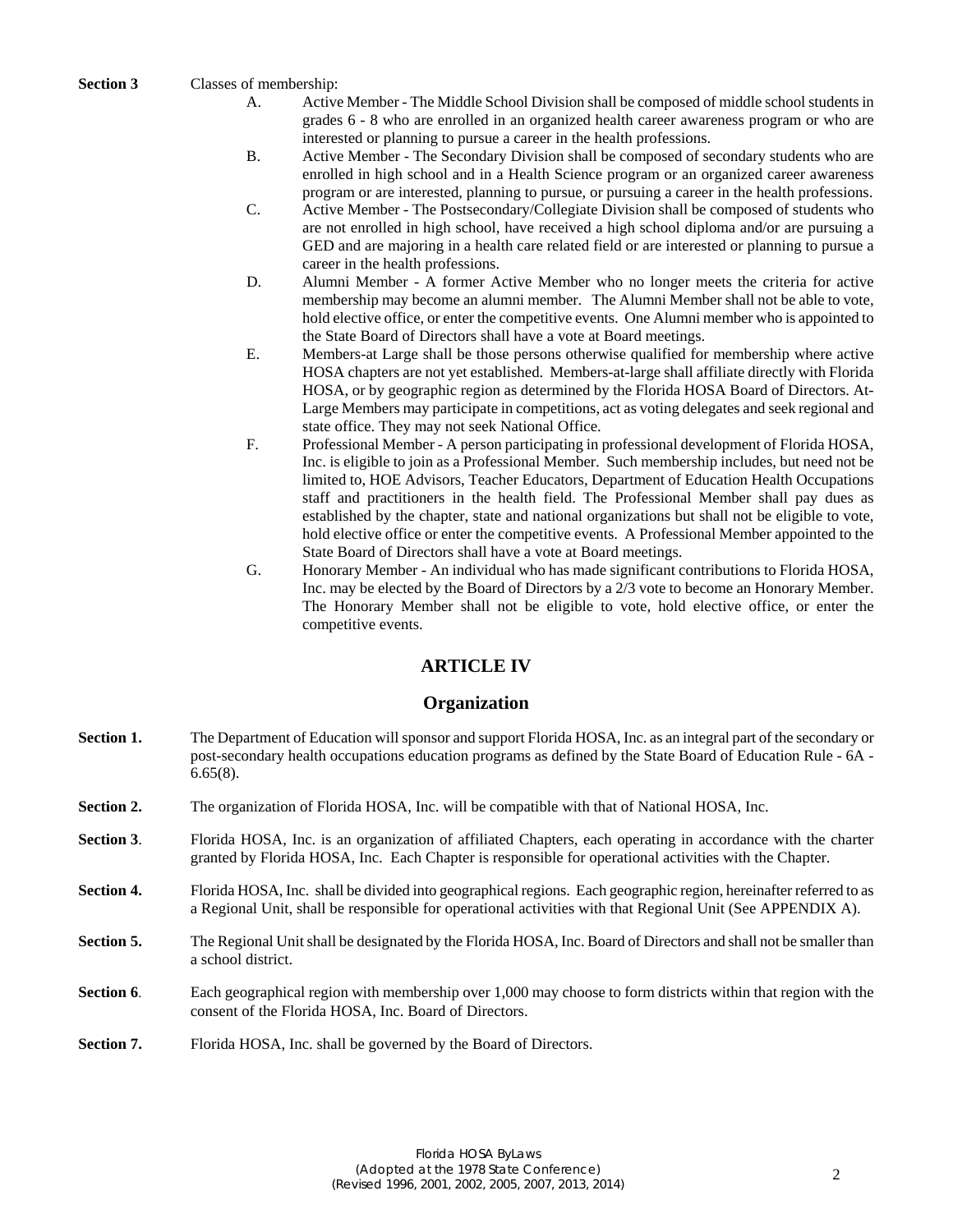# **ARTICLE V**

### **Board of Directors**

**Section 1.** The Board of Directors of the corporation shall be the State Officers, Regional Advisors from each region, and the Alumni At Large. There will be two Chairpersons to serve as Co-Chairperson. The non-voting members of the Board will be the two Co-Chairpersons, the HOSA State Advisor, a representative from the Department of Education Health Occupations Education, a representative from Florida Health Occupations Educators Association of Florida, industry representation, and student state officers under the age of 18. A student state officer who is under 18 years of age may choose one of the other state officers who is at least 18 years of age to represent his/her vote. If there are no 18+ students elected to the board, an advisor will be appointed by the Chair to serve as the student officers' representative. **Section 2.** The State Officer President will serve as presiding Co-Chairperson of the Board of Directors. **Section 3.** The Regional Advisors shall elect from among them a Co-Chairperson of the Board to serve a 2-year term. Term of office shall begin immediately after the organizational meeting that occurs after September 1. **Section 4**. The Co-Chairpersons of the Board serve as the Chief Executive Officers of Florida HOSA, Inc. with responsibilities as specified in the policies and procedures. Section 5. The Board of Directors shall: A. Perform duties as specified in these Bylaws and Policies as may be adopted by the Board. B. Recommend to the State President creation of such committees, standing or special, as may be deemed appropriate to meet the goals of Florida HOSA, Inc. C. Ratify chairperson and committee members appointed by the State President. The State President shall be an ex-officio member of all committees appointed by the Board. D. Amend the Bylaws and take other actions necessary to implement the purposes of Florida HOSA, Inc. E. Establish the date on which the Chapter monetary assessment shall be delinquent and the subsequent penalty **Section 6.** Meetings: A. The Board of Directors shall meet at least twice each year at the call of the State Advisor in consultation with the State President and Regional Advisors. B. Special meetings of the Board of Directors may be called when requested by five members of the Board but not less than ten (10) days prior to the meeting. C. The State President shall preside at meetings of the Board of Directors. D. The Board may conduct business by correspondence or telephone. **Section 7. Section 8. Section 9. Section 10. Section 11.** One Regional Advisor per region will be appointed by the State Advisor. A region with sufficient membership and permission of the Board of Directors, may appoint two Regional Advisors. A region consisting of secondary and Postsecondary/collegiate chapters may have one secondary Regional Advisor and one Postsecondary/collegiate Regional Advisor. Any member of the Board of Directors will serve until their successors are appointed. Any member of the board may be removed at any time by a majority vote of all Directors in office. Removal from office shall not prejudice any contract rights of the person removed. Vacancies on the board will be filled by appointment and with approval of the Board of Directors except for State Officer vacancies as specified in Article X. The duties of the various members of the board shall be such as are directed in these Bylaws in the parliamentary authority adopted by the corporation, as well as those duties assigned by the Board of Directors and/or set forth in the policies or procedures. The salaries, if any, of member or officers of the corporation shall be set by the Board of Directors, and no

member shall be prevented from receiving a salary because of simultaneous service on the Board of Directors.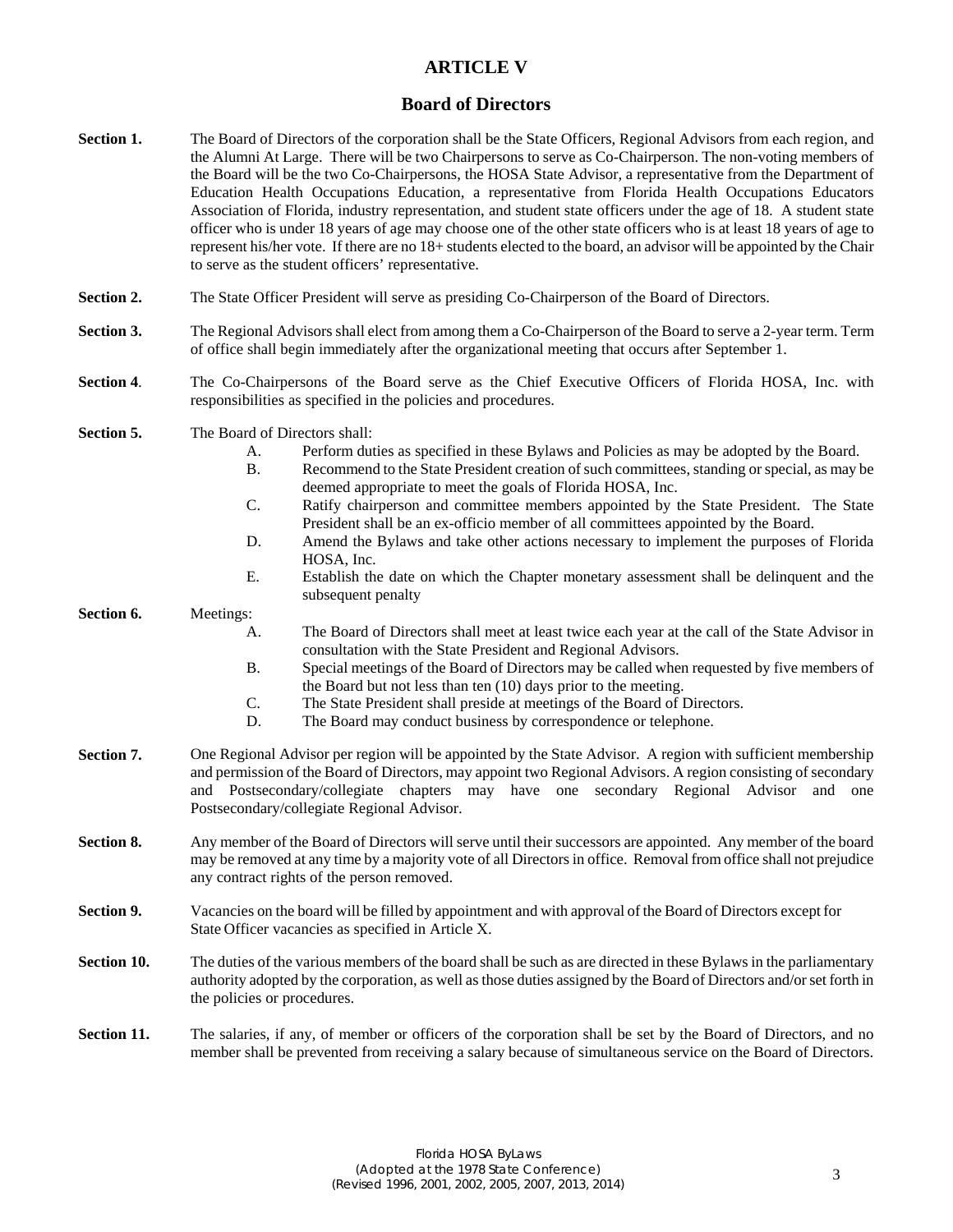# **ARTICLE VI**

## **Executive Committee**

- **Section 1.** The Executive Committee will be composed of the Co-Chairpersons of the Board of Directors, the State Advisor, and five Regional Advisors elected from among the Board of Directors.
- **Section 2.** Election of the five Regional Advisors will be done on a rotating basis for a two-year term as determined by the Board of Directors.
- **Section 3.** Vacancies on the Executive Committee shall be filled by appointment by the Board of Directors for the remainder of the term.
- **Section 4.** The Executive Committee is empowered by the Board of Directors to oversee the daily operations of the corporation and will represent the corporation in all matters pertaining to the corporation.
- **Section 5.** The Executive Committee has the power to take emergency action as required to meet the operational needs of the corporation.
- **Section 6.** The Executive Committee may conduct business by telephone or correspondence.

## **ARTICLE VII**

### **Chapters**

- **Section 1.** Charter to Chapters: A. Secondary Charters may be issued to each secondary health occupations education teacher/program or to the school. B. Post-secondary Charters may be issued to each post-secondary health occupations education teacher/program or to the school. C. When more than one Chapter exists in a school, the Chapters shall be referred to by school and chapter name. D. A chapter may be recognized as an at-large chapter when it represents a region as defined by the Board of Directors and includes Postsecondary schools where no HOSA chapters are organized. Members of an at-large chapter will have the rights and privileges of membership including participation in HOSA activities, competitions, state voting delegates, and the right to seek regional and state office. They may not seek National office. **Section 2.** A school may apply for affiliation as a Chapter with National HOSA, Inc. using prescribed forms when: A. Chapter Bylaws have been adopted. B. No provision of the Chapter Bylaws is in conflict with Florida HOSA, Inc. Bylaws. C. Chapter Officers (President, Vice President, Secretary, Treasurer, and Historian) have been elected. D. Planned Chapter activities are in harmony with ideals and purpose of Florida HOSA, Inc. E. Application for Charter is made to National HOSA, Inc. One permanent Charter will be issued to each Chapter by National HOSA, Inc. **Section 3.** A chapter may collect funds necessary for Chapter operation. **ARTICLE VIII Finances Section 1.** The Chapter monetary assessment shall be determined by the Chapter consistent with State Board of Education Rules. **Section 2.** Each Chapter shall have autonomy in its fiscal affairs except that: 1) The Chapter is responsible for the state and national associations monetary assessments. 2) The Chapter shall submit to Florida HOSA, Inc. by January 1,
- **Section 3.** All Florida HOSA, Inc. funds shall be disbursed by check, consistent with the policies established by the Board of Directors.

an amount of funds equal to Chapter monetary assessment.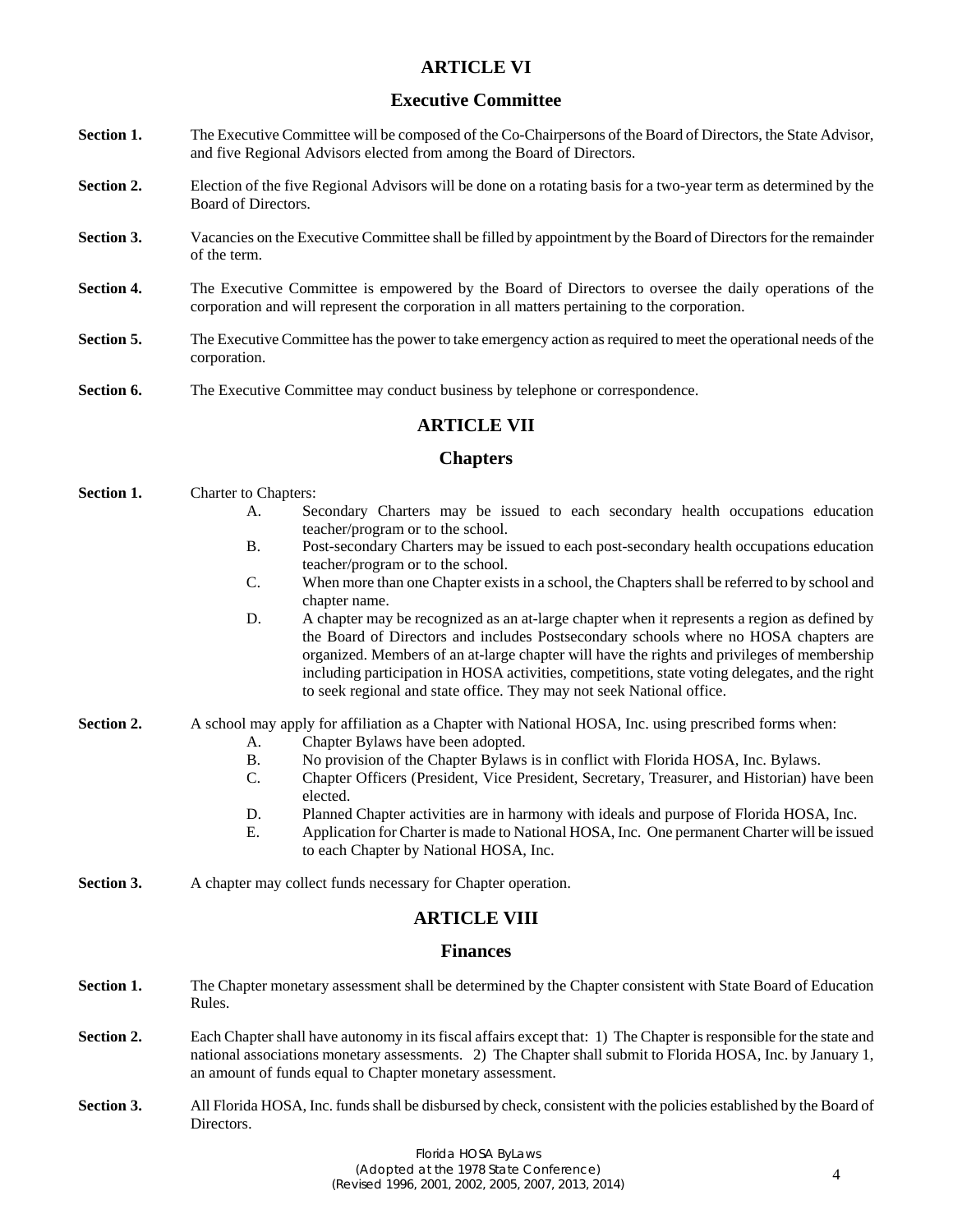# **ARTICLE IX**

## **Regional Unit Officers**

- Section 1. The Regional Unit Officers shall be a President, Vice-President, Secretary, Treasurer, and Historian. Parliamentarian may be elected by delegates or appointed.
- **Section 2.** 1) Each Active Chapter may endorse only one Active HOSA member as a candidate for each Regional Office. The Officer Candidate shall attend the Regional Leadership Development Conference at which elections are held to seek election as a Regional Officer. 2) In regions where there are fewer chapters than offices, a chapter may nominate more than one candidate for each regional office.
- Section 3. Candidates for Regional Unit Office shall be eligible for office when they:
	- A. are Active Members
	- B. are endorsed by the Chapter, Chapter Advisor, school principal and parent if enrolled in a secondary program.
	- C. are endorsed by the Chapter and Chapter Advisor if enrolled in a post-secondary program.
	- D. satisfactorily pass a Parliamentary Procedure Qualifying Examination according to policies adopted by the Board of Directors under the auspices of the Florida Department of Education.
	- E. submit an Endorsement of Candidate Form to the Regional Advisor with a copy to the State Advisor.
	- F. have a 2.5 GPA.
	- G. are elected by ballot at the Regional Unit Fall Conference. A plurality shall elect. Their term of office shall begin immediately after election and continue through the end of the membership year in which elected.
- **Section 4.** Each Regional Unit President may appoint a qualified Parliamentarian to assist the appointed Regional Unit Parliamentarian in conducting business.

# **Section 5.** Vacancies:

- A. A vacancy in the office of Regional Unit President shall be filled by the Regional Unit Vice President.
- B. A vacancy in a Regional Unit Office other than the President shall be filled by appointment made by the Regional Unit President in consultation with Regional Unit Advisor. The member appointed shall meet the same criteria as candidates for election to a Regional Unit Office.
- **Section 6.** A Member may hold office as a Chapter Officer, Regional Unit Officer, State Officer or National Officer concurrently during the same term of office. The higher office takes precedence over the lower office when duties conflict.

# **ARTICLE X**

### **State Officers**

| Section 1.        | The State Officers shall consist of the following seven officers:                                                                                                                                                                |  |
|-------------------|----------------------------------------------------------------------------------------------------------------------------------------------------------------------------------------------------------------------------------|--|
|                   | President - either secondary or postsecondary/collegiate                                                                                                                                                                         |  |
|                   | President-Elect - either secondary or postsecondary/collegiate                                                                                                                                                                   |  |
|                   | Northern Vice-President - secondary                                                                                                                                                                                              |  |
|                   | Northern Vice-President - postsecondary/collegiate                                                                                                                                                                               |  |
|                   | Southern Vice-President - secondary                                                                                                                                                                                              |  |
|                   | Southern Vice-President - postsecondary/collegiate                                                                                                                                                                               |  |
|                   | Parliamentarian - either secondary or postsecondary/collegiate                                                                                                                                                                   |  |
| Section 2.        | All of the State Officers, except the President, will be elected at the annual State Leadership Conference. The<br>President's position will be filled by the President-Elect, elected at the prior State Leadership Conference. |  |
| Section 3.        | The President, President-Elect, and Parliamentarian may be a secondary or postsecondary/collegiate student.                                                                                                                      |  |
| <b>Section 4.</b> | All of the State Officers will be elected by the entire delegate assembly.                                                                                                                                                       |  |
|                   |                                                                                                                                                                                                                                  |  |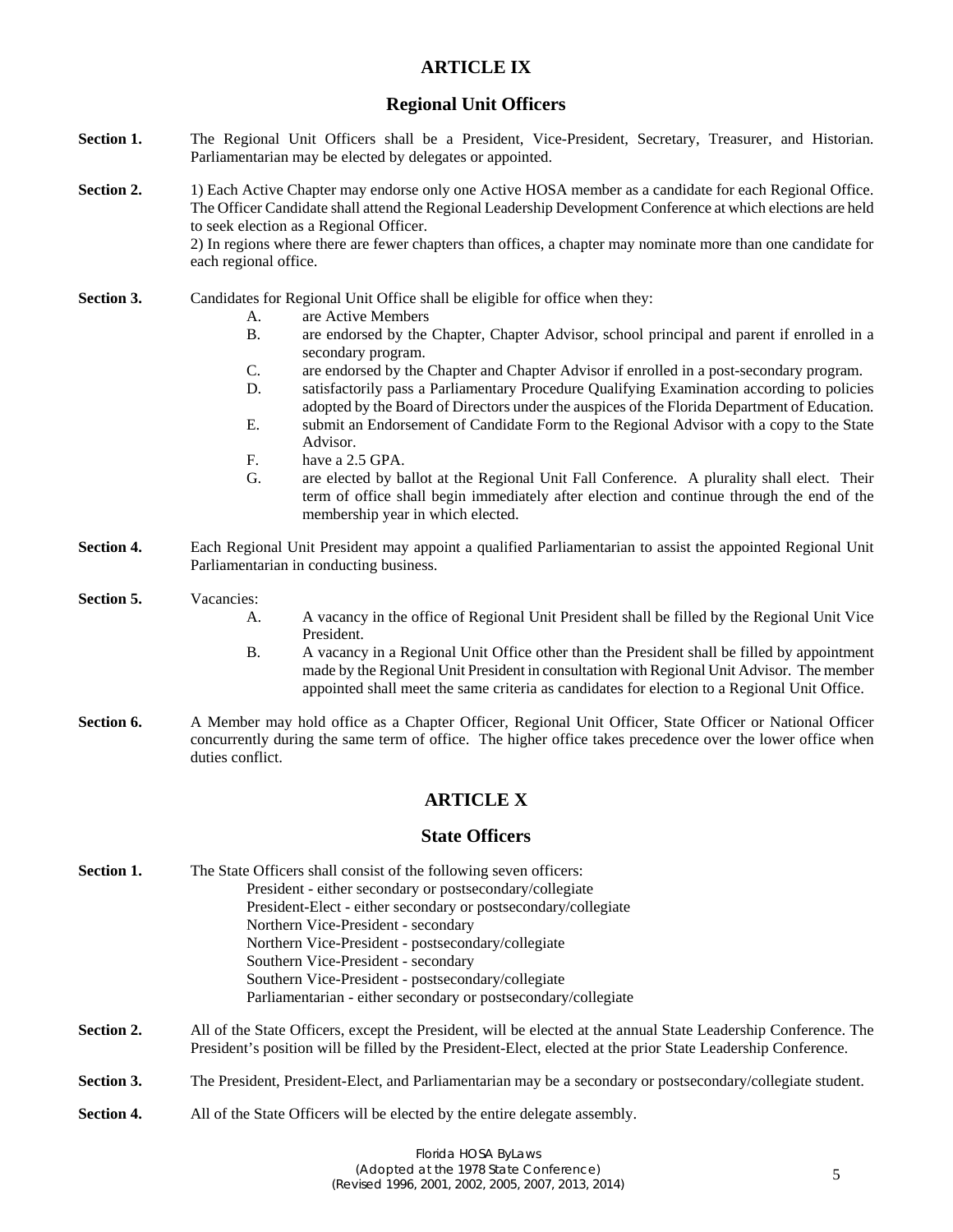- **Section 5.** The state shall be divided into two areas that are Northern and Southern. The area division shall be determined by membership.
	- A. The Northern area shall consist of Regions I, II, III, IV, X, XI, and XII.
	- B. The Southern area shall consist of Regions V, VI, VII, VIII, and IX.
- **Section 6.** The State Officer Team and State Advisor shall elect a First Vice President, Second Vice President, Secretary, and Historian from the area vice presidents at the officer training meeting.

**Section 7.** The State Officers shall meet the following criteria:

- A. are active members
- B. are endorsed by the Chapter, Chapter Advisor, school principal, and parent if enrolled in a secondary program.
- C. are endorsed by the Chapter and Chapter Advisor if enrolled in a Postsecondary/collegiate program.
- D. satisfactorily pass a qualifying exam according to policies adopted by the Board of Directors.
- E. submit a State Officer Candidate Application Form to the State Advisor by the designated deadline.
- F. Have a cumulative GPA of 2.5.
- G. Submit to a qualifying process as established in policies and procedures during the State Leadership Conference.
- H. The Vice Presidents must attend school in the area they represent.
- I. If elected must sign contract of duties.
- J. Members of the State Officer Team are limited to two terms with the exception of the president. A member who has held one term may run for president-elect and therefore, have a third term as president.
- **Section 8.** Each active chapter may endorse only one active HOSA member as a candidate for each state office. The officer candidate shall attend the annual State Leadership Conference to seek election as a state officer. Any active member is eligible to seek election as a State Officer.
- **Section 9.** State Officers shall be elected by ballot at the annual State Leadership Conference. Members elected to a state office may extend their active membership for the term of office. In the event of a tie vote, the scores of the interview committee will be used to break a tie.
- **Section 10.** A plurality shall elect. The term of office for State Officers shall begin with the last gavel tap of the state conference at which they were elected, and will continue until the last gavel tap of the state conference the following year.
- **Section 11.** A vacancy in the office of President shall be filled by the President-Elect. A vacancy in the office of President-Elect shall be filled by a current state officer. A vacancy in a State Office other than President or President-Elect may be filled by an active member, appointed by the State Advisor and the State Officer Team, who was slated for office at the previous State Leadership Conference and was not elected.
- **Section 12.** All elected officers must fulfill their duties of office as agreed upon at the beginning of their term. Failure to do so will result in termination of office.
- **Section 13.** Any State Officer may be removed from office if they fail to complete their duties of office as outlined in the State Officer Handbook. Removal must receive a 2/3 vote from the Board of Directors.
- **Section 14.** No State Officer shall be permitted to compete in any competition at any level during their term of office and continuing throughout the following year. The exception to this bylaw shall be any new State Officer who was elected during that year's State Leadership Conference, who also successfully placed in their competitive event, may compete at the National Leadership Conference.
- **Section 15.** After fulfilling a full term of office and the duties entailed in holding that office, the outgoing State Officers shall represent Florida at the National Leadership Conference.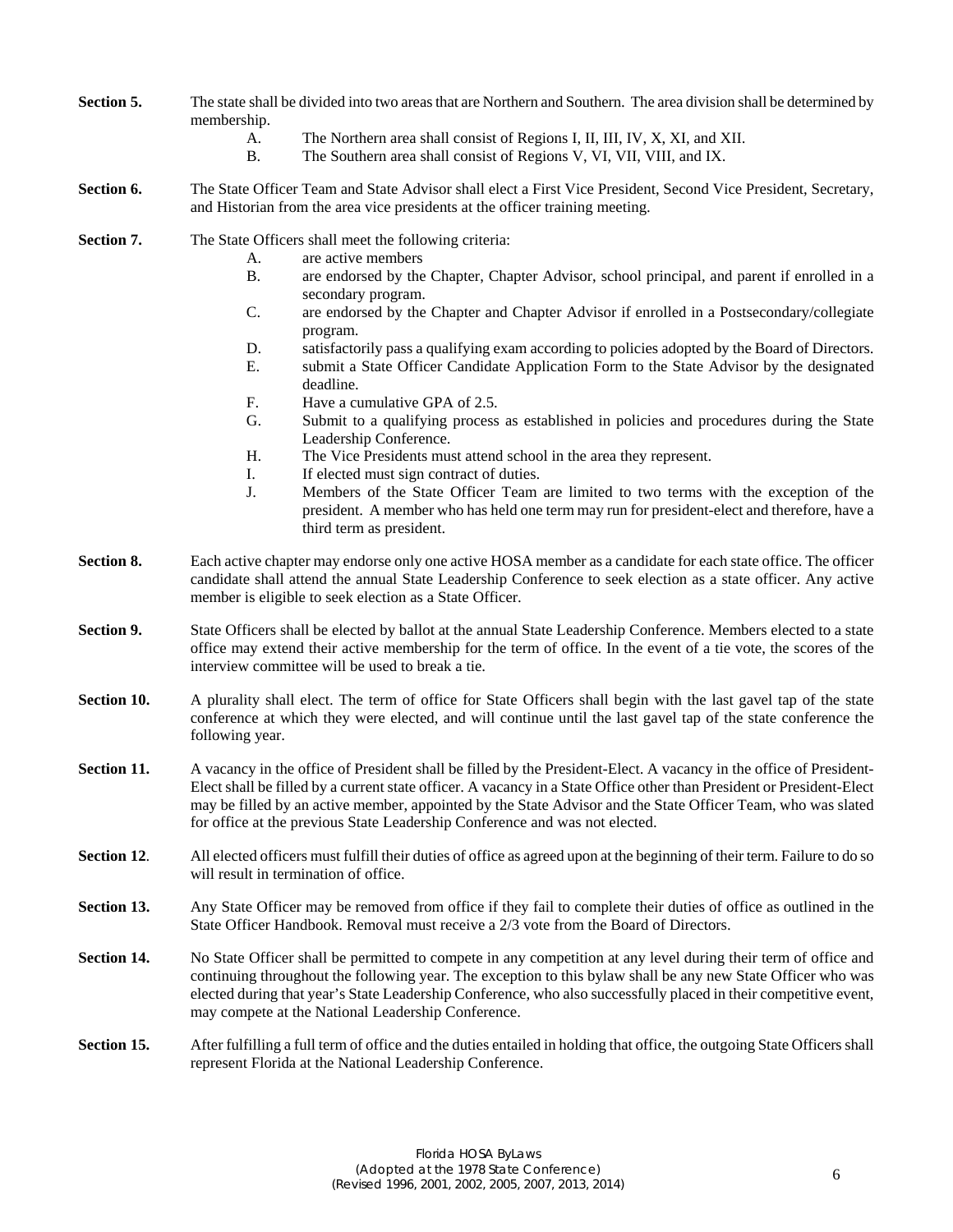## **ARTICLE XI**

### **Meetings/Conferences**

- **Section 1.** Chapter meetings shall be scheduled by the Chapters.
- **Section 2.** There shall be at least one Regional Unit Leadership Development Conference in each geographic region annually.
	- A. The majority of the Chapter members registered at the conference shall constitute a quorum.
	- B. Plurality shall determine voting decisions.
- **Section 3.** There shall be an Annual State Leadership Conference with the location and date established by the Board of Directors.
	- A. Those eligible to attend the Annual State Leadership Conference shall be: Chapter Advisors; Regional Officers; the winners of each competitive event from the Regional Conferences; State Officers; State Officer Candidates; students with assigned specific responsibilities; Supervisors, Health Occupation Education; Florida Department of Education Staff; HOSA State Advisor; Director, Health Occupations Education; participants and invited guests.
	- B. Assistance in planning and implementation for the State Conference shall be provided by the: Board of Directors; HOSA Members; Chapter Advisors; Supervisors, Health Occupations Education; Florida Department of Education State Staff; and the HOSA State Advisor.
	- C. The Regions of Florida HOSA shall exercise their membership voting privileges through voting delegates. Voting Delegates shall be allowed per each region according to the following formula:

| Region Membership | # of Voting Delegates |
|-------------------|-----------------------|
| $1 - 500$         | h                     |
| 501-1000          |                       |
| 1001-1500         | 8                     |
| 1501-2000         | Q                     |

For each additional 500 members, or fraction thereof, the region is allowed one additional voting delegate. The apportionment of the voting delegates shall be made according to membership reported to Florida HOSA by February 1. In addition to the voting delegates, the Florida HOSA State Officers may also vote.

- D. A Credentials/Tellers Committee shall be appointed by the Executive Board in advance of each State Leadership Conference. The committee shall be composed of 2 secondary students and 2 secondary advisors and 1 postsecondary student and advisor, if available.
- E. The Credentials/Tellers Committee shall review and approve the list of voting delegates compiled by Florida HOSA, shall supervise registration of the voting delegates, shall submit a report at the beginning of the session on the number of voting delegates present and shall distribute ballots and tally votes for any ballot vote.
- F. The majority of the voting delegation registered at the conference shall constitute a quorum.
- G. All Voting Delegates at the State Leadership Conference will be required to cast their ballots properly dressed in either the official HOSA uniform or standard business attire.
- H. Plurality shall determine voting decisions.
- I. A copy of the minutes of all meetings and conferences shall be submitted to the State Advisor within three weeks.

**Section 4.** Florida HOSA, Inc. members shall participate in the HOSA National Conference each year.

A. Candidates for National Office shall have previously served as State Officers and shall continue to meet the same criteria as State Officers. Members of at-large chapters may not run for national office.